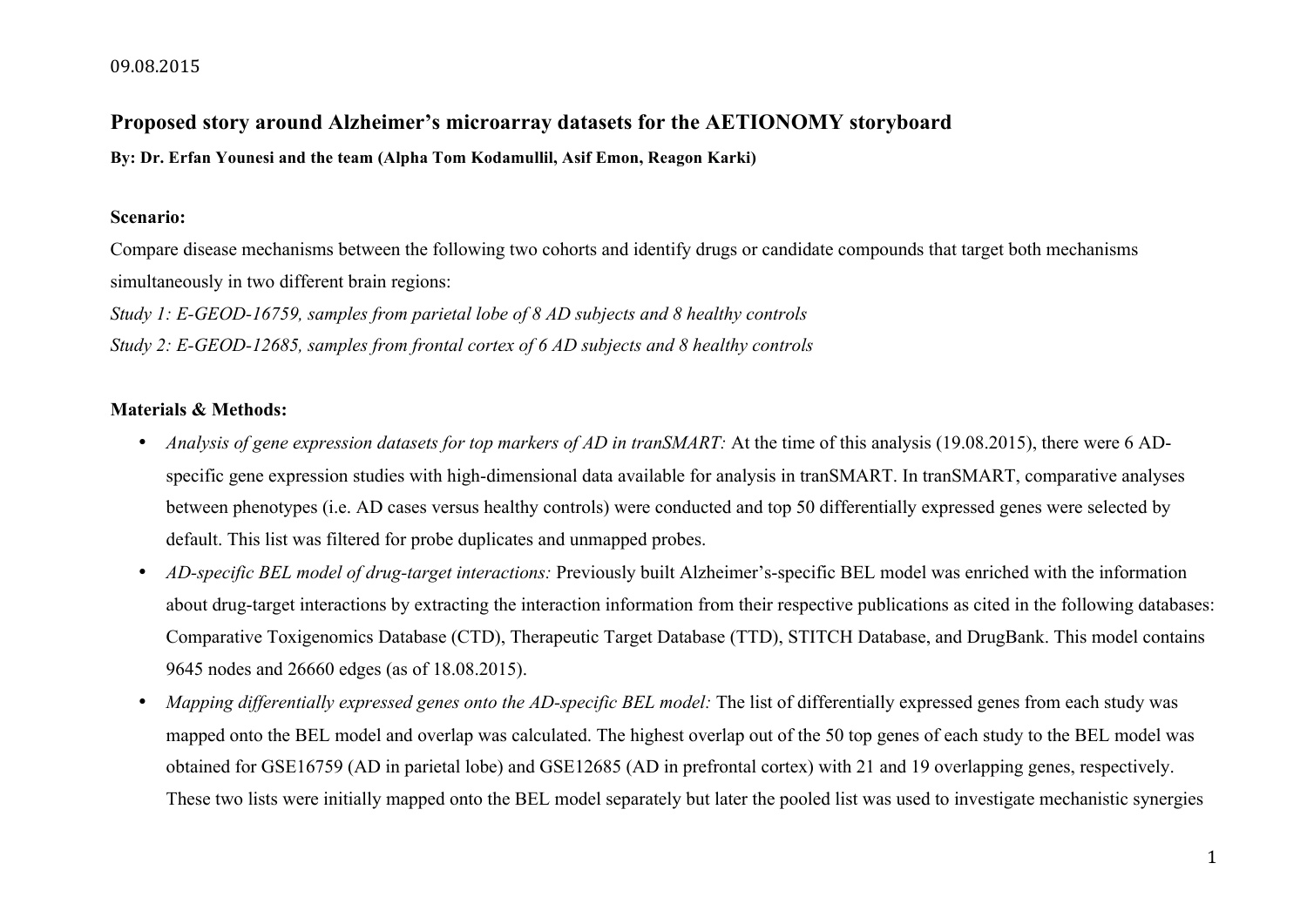#### 09.08.2015

of drug actions between these two brain regions in one model. Gene expression values (fold changes) were imported as attributes and used for mechanistic interpretation in the Cytoscape environment.

## **Results:**

Mapping pooled differentially expressed genes onto the AD-specific BEL model resulted in identification of a subnetwork with 64 nodes and 103 edges. This subnetwork, although did not contain any downstream effect (i.e. terminal biological process), provided an initial landscape of drugs and compounds targeting top biomarkers. Among these, the following two compounds were selected for further mechanistic analysis: Resveratrol, a phenolic compound in natural products like grapes and red wine, which has been investigated for its protective effects against Alzheimer's disease (PMID: 25309423), and, Raloxifene, an anti-cancer approved drug, which has been implicated in reduced risk of cognitive impairment in postmenopausal women (PMID: 15800139).

The above subnetwork was enriched with more BEL statements around genes that are targeted by Resveratrol and Raloxifene for their downstream biological processes. This increased the number of nodes and edges to 141 and 186, respectively (after cleaning process, i.e. omitting duplicates or unrelated processes). Figure 1 illustrates network visualization of this subnetwork. Upregulated or downregulated biomarker genes have been indicated by red or blue labels, respectively.

The above subnetwork was further subjected to a filter for demonstrating only causal relationships, which is illustrated in Figure 2.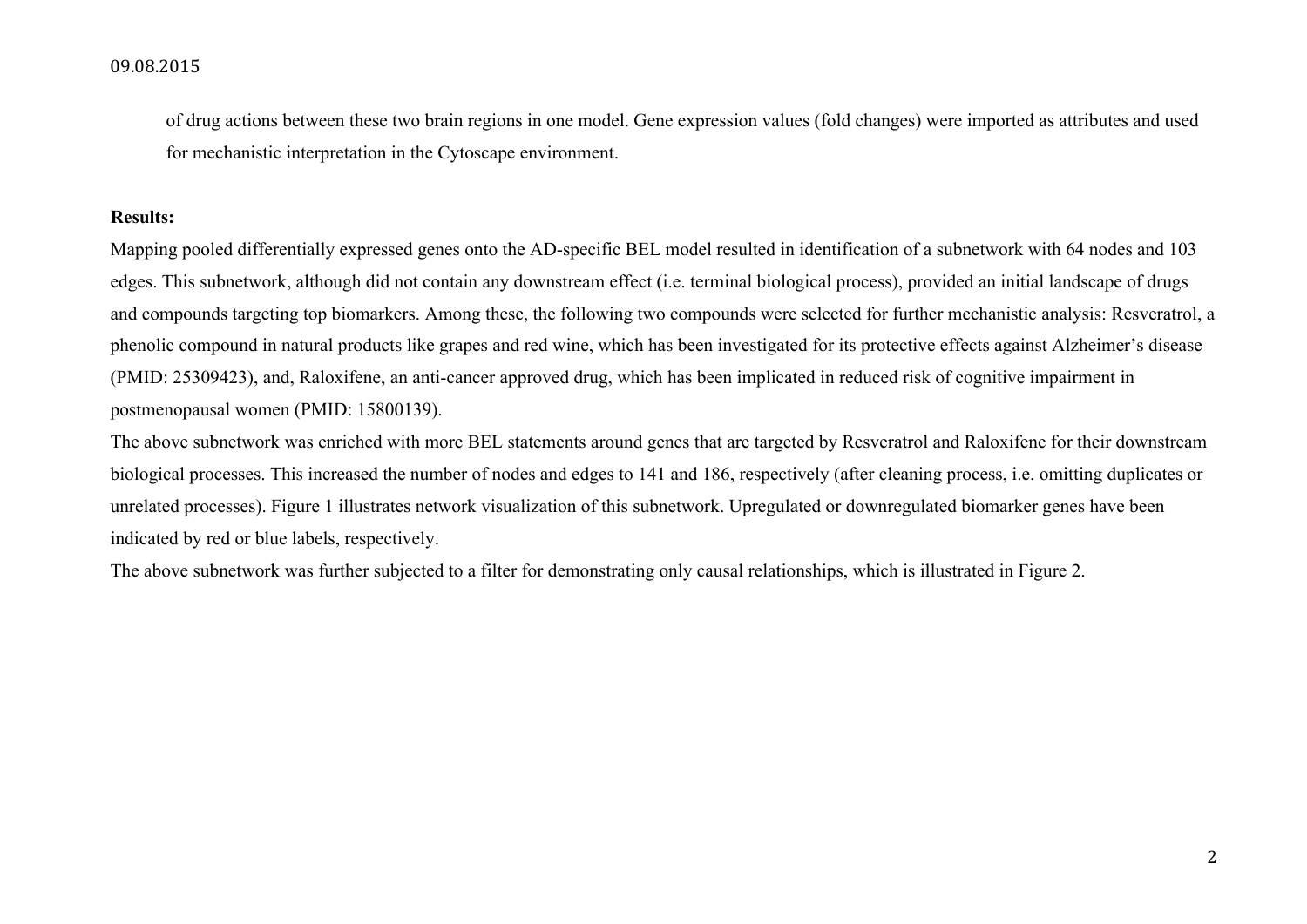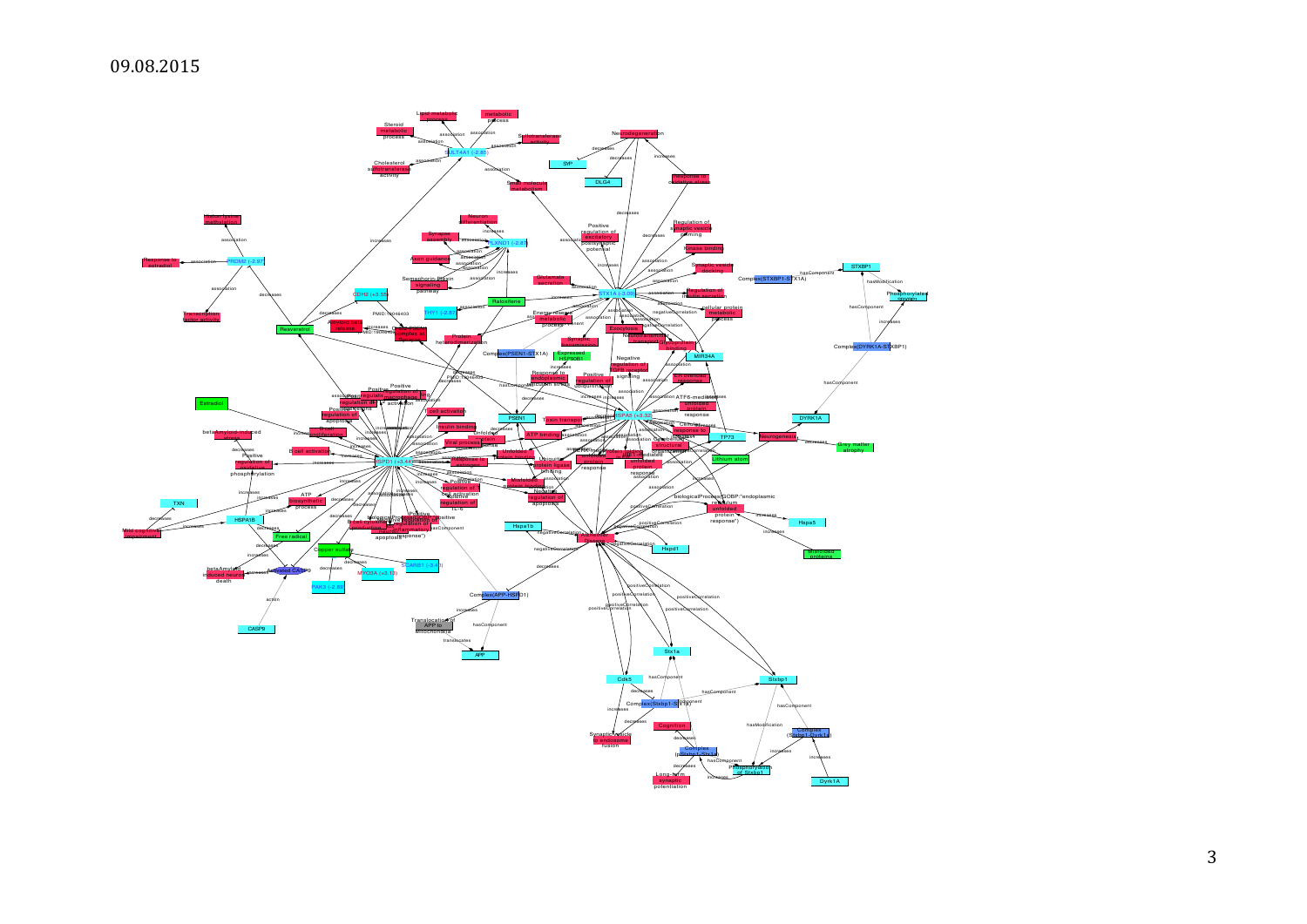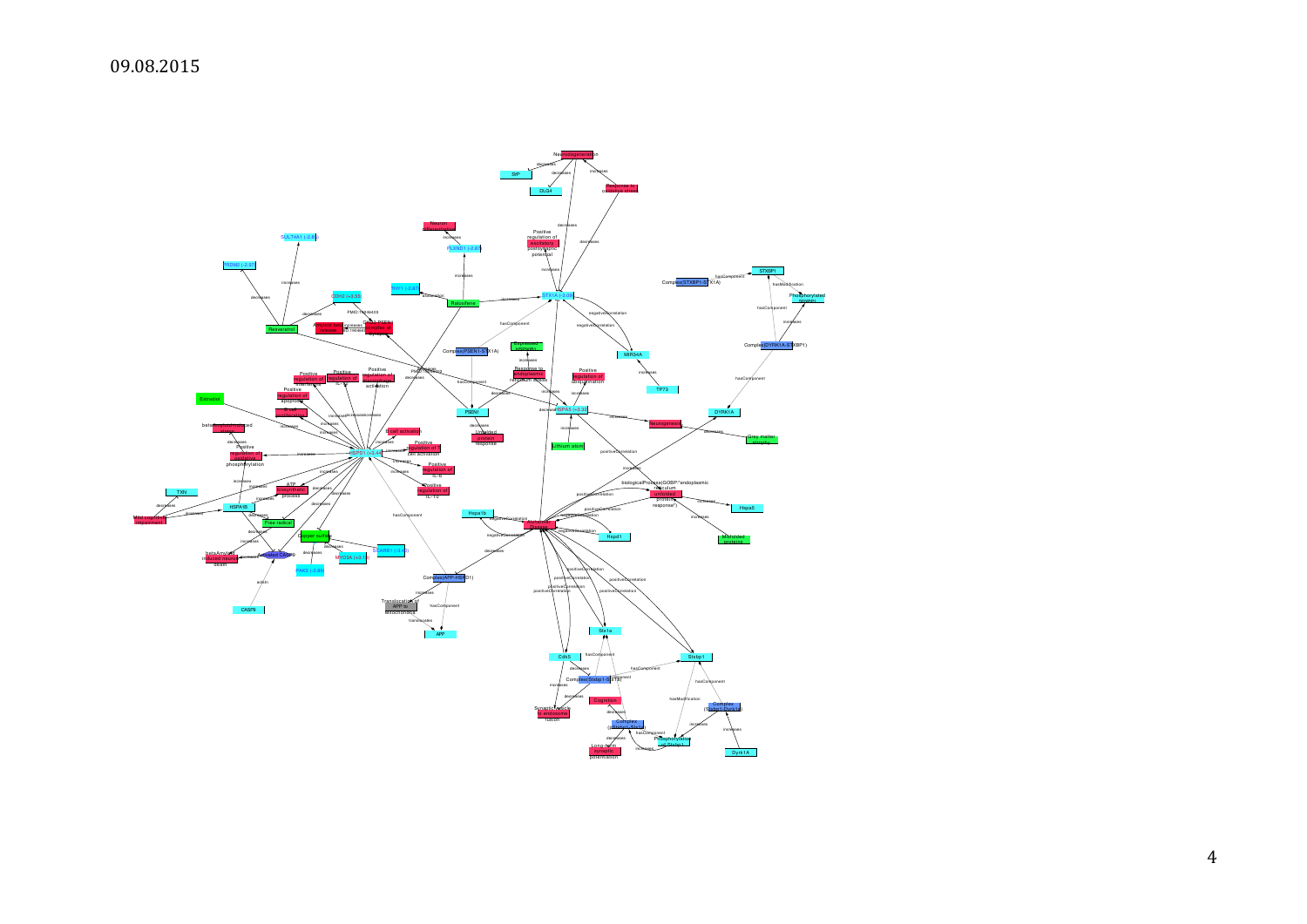#### 09.08.2015

#### **Interpretation:**

- *Resveratrol antagonizes expression of biomarker genes in both parietal lobe and prefrontal cortex.* According to the AD model, SULT4A1 is involved in regulation of lipid metabolism and sulfotransferase activity and its downregulation in prefrontal cortex under AD conditions implies suppression of growth factor signaling, axon guidance, and synaptic transmission (PMID: 23065638). Resveratrol reverses this impairment by inducing the expression levels of SULT4A1. In parallel, Resveratrol counteracts massive upregulation of two other genes, namely CDH2 and HSPA5 in parietal lobe of AD brains. Evidently, suppression of CDH2 expression by Resveratrol reduces the formation of CDH2 complex with presenilin (PSEN1) and subsequently decreases the Abeta release. Resveratrol also inhibits HSPA5 activity, which induces the unfolded protein response in response to accumulation of misfolded proteins in the lumen of ER, a process that leads to apoptosis ultimately.
- *Raloxifene balances inflammatory signals and synaptic transmission in parietal lobe and prefrontal cortex, respectively.* According to the AD model, HSPD1 regulates a diversity of immune responses under the AD condition; thus, inhibitory effect of Raloxifene on HSPD1 activity in parietal lobe of brain confers neuroprotective effects via blocking inflammatory signals through this protein. In parallel, Raloxifene antagonizes downregulation effects of STX1A in prefrontal cortex by promoting synaptic transmission and insulin secretion. Raloxifene also compensates for downregulation of PLXND1 in prefrontal cortex and promotes axon guidance and synapse assembly.

#### **Conclusion**

According to the literature, the role of Resveratrol in AD is still unclear (PMID: 16766037) and it may modulate multiple mechanisms of AD pathology (PMID: 25525597). Our mechanistic modeling approach suggests that Resveratrol and Raloxifene exert neuroprotective effects through synergistic, multiple, shared mechanisms in both parietal lobe and prefrontal cortices of AD brains. A significant portion of this shared mechanism is dominated by chaperonins that reflects issues with protein aggregation. Enrichment of the mechanistic BEL model with compounds like resveratrol and raloxifene functionally validates the mechanistic involvement of deregulated biomarkers that were derived from data-driven approach in tranSMART.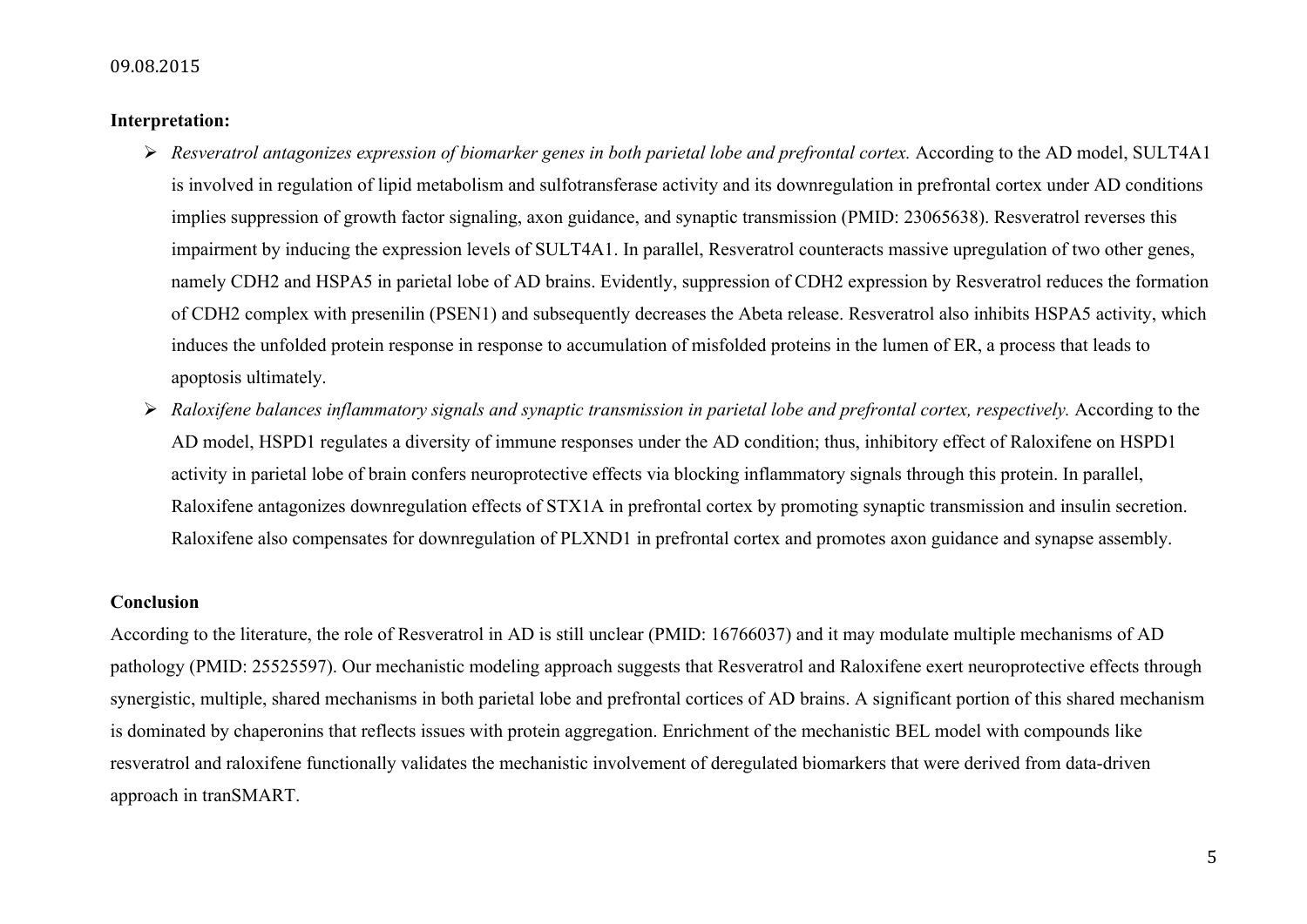